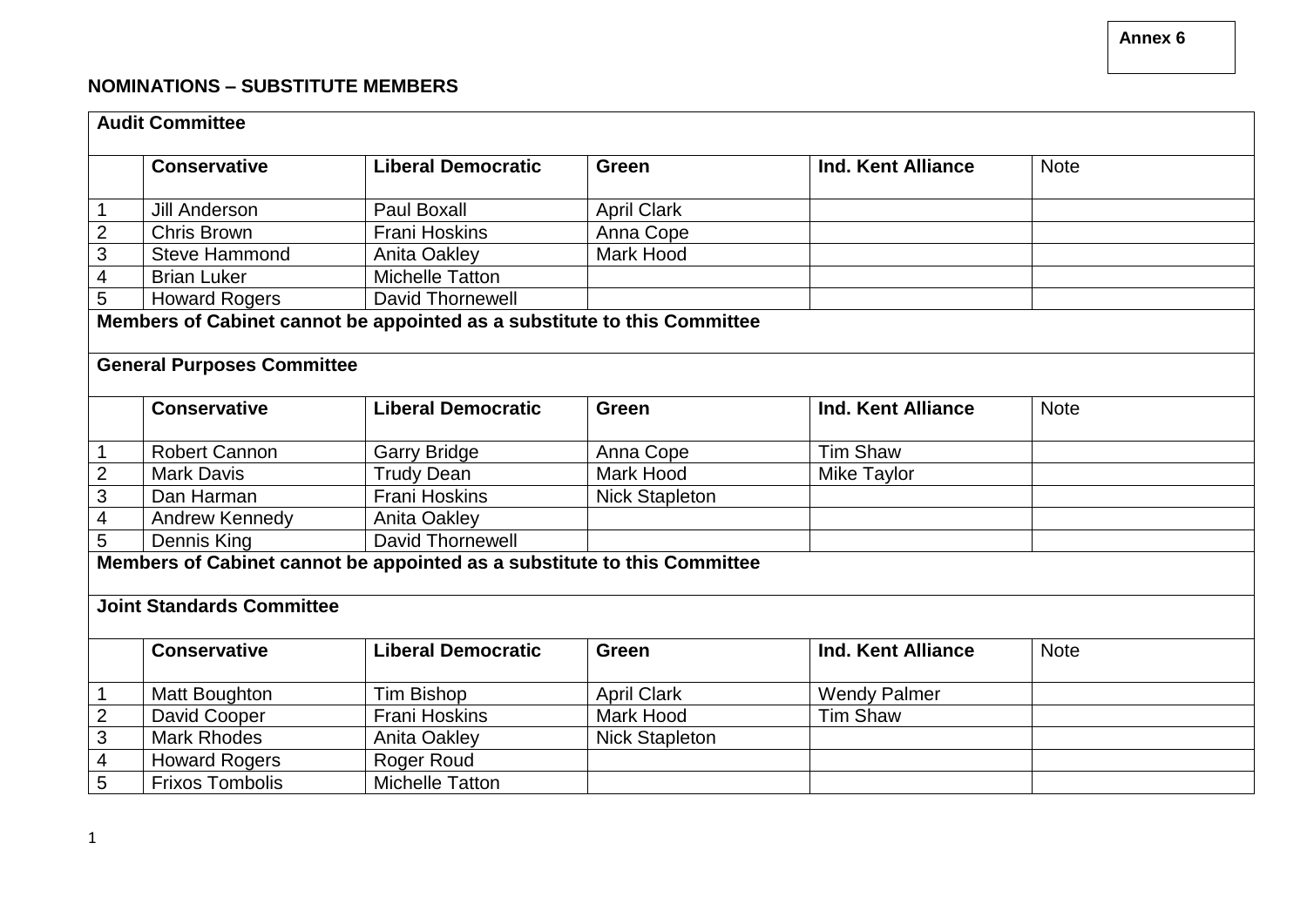| <b>Overview and Scrutiny Committee</b>                                   |                        |                                                            |                       |                           |             |  |
|--------------------------------------------------------------------------|------------------------|------------------------------------------------------------|-----------------------|---------------------------|-------------|--|
|                                                                          |                        |                                                            |                       |                           |             |  |
|                                                                          | <b>Conservative</b>    | <b>Liberal Democratic</b>                                  | <b>Green</b>          | <b>Ind. Kent Alliance</b> | <b>Note</b> |  |
|                                                                          |                        |                                                            |                       |                           |             |  |
| $\mathbf 1$                                                              | Sue Bell               | Tim Bishop                                                 | Mark Hood             | <b>Wendy Palmer</b>       |             |  |
| $\overline{2}$                                                           | David Cooper           | Paul Boxall                                                | <b>Nick Stapleton</b> | <b>Tim Shaw</b>           |             |  |
| $\mathfrak{S}$                                                           | Nick Foyle             | <b>Trudy Dean</b>                                          |                       |                           |             |  |
| 4                                                                        | Nicolas Heslop         | Roger Roud                                                 |                       |                           |             |  |
| 5                                                                        | <b>Brian Luker</b>     | <b>Michelle Tatton</b>                                     |                       |                           |             |  |
| Members of Cabinet cannot be appointed as a substitute to this Committee |                        |                                                            |                       |                           |             |  |
|                                                                          |                        |                                                            |                       |                           |             |  |
|                                                                          |                        | <b>Community and Environment Scrutiny Select Committee</b> |                       |                           |             |  |
|                                                                          |                        |                                                            |                       |                           |             |  |
|                                                                          | <b>Conservative</b>    | <b>Liberal Democratic</b>                                  | Green                 | Ind. Kent Alliance        | <b>Note</b> |  |
|                                                                          |                        |                                                            |                       |                           |             |  |
|                                                                          | David Cooper           | Tim Bishop                                                 | <b>April Clark</b>    | <b>Tim Shaw</b>           |             |  |
| $\overline{2}$                                                           | <b>Roger Dalton</b>    | <b>Garry Bridge</b>                                        | <b>Nick Stapleton</b> |                           |             |  |
| $\overline{3}$                                                           | <b>Howard Rogers</b>   | <b>Trudy Dean</b>                                          |                       |                           |             |  |
| 4                                                                        | <b>Frixos Tombolis</b> | Anita Oakley                                               |                       |                           |             |  |
| 5                                                                        | <b>Colin Williams</b>  | David Thornewell                                           |                       |                           |             |  |

**Members of Cabinet cannot be appointed as a substitute to this Committee**

|                                                                          | <b>Conservative</b> | <b>Liberal Democratic</b> | Green                 | Ind. Kent Alliance | <b>Note</b> |  |
|--------------------------------------------------------------------------|---------------------|---------------------------|-----------------------|--------------------|-------------|--|
|                                                                          | <b>Roger Dalton</b> | <b>Frani Hoskins</b>      | Anna Cope             |                    |             |  |
| $\overline{2}$                                                           | <b>Nick Foyle</b>   | <b>Anita Oakley</b>       | <b>April Clark</b>    |                    |             |  |
| 3                                                                        | Denis King          | Roger Roud                | <b>Nick Stapleton</b> |                    |             |  |
| 4                                                                        | James Lark          | <b>Michell Tatton</b>     |                       |                    |             |  |
| 5                                                                        | Georgina Thomas     | David Thornwell           |                       |                    |             |  |
| Members of Cabinet cannot be appointed as a substitute to this Committee |                     |                           |                       |                    |             |  |
|                                                                          |                     |                           |                       |                    |             |  |